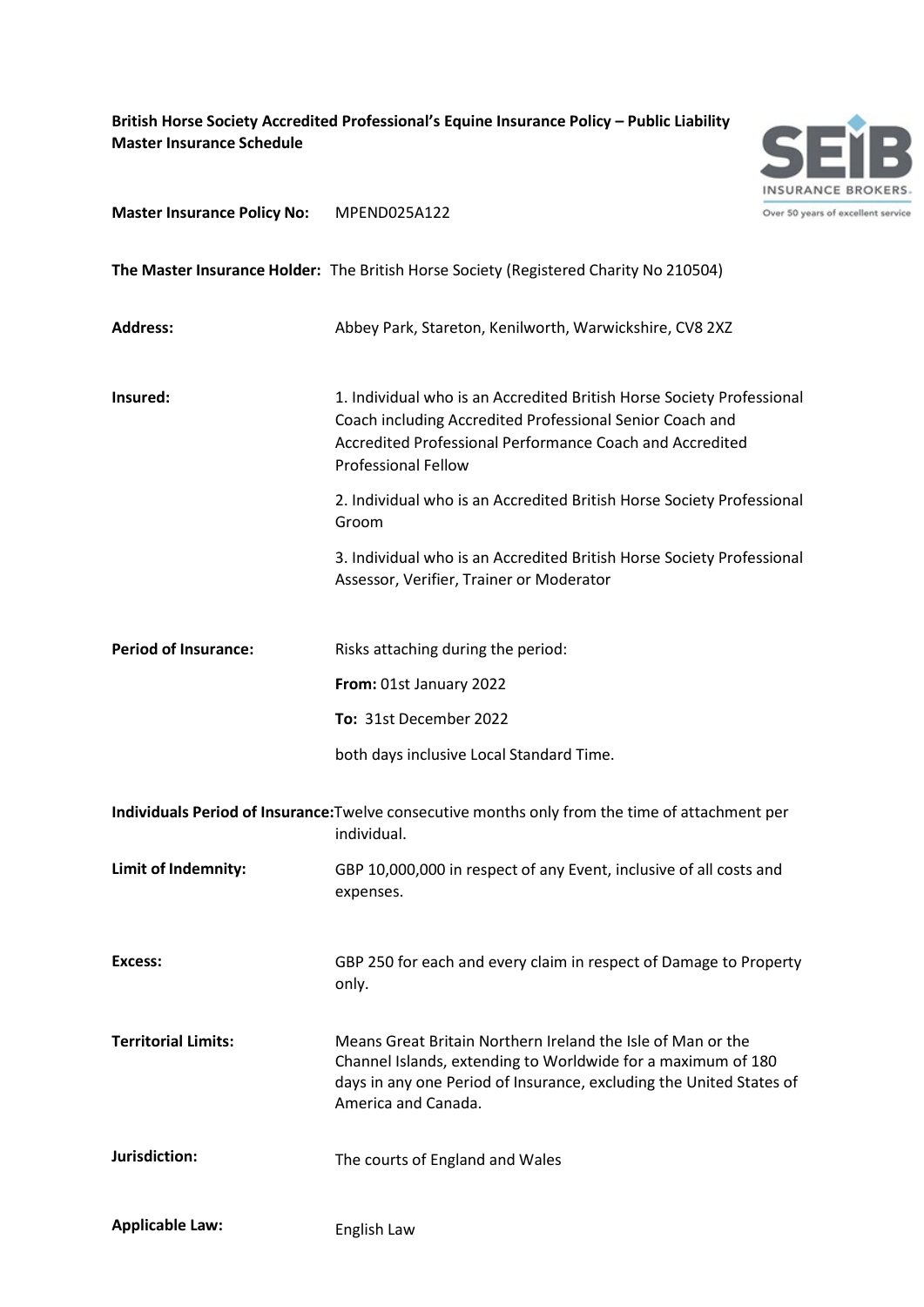

**Identity of Insurers:** Markel International Insurance Company Limited Registered in England number 966670 Over 50 years of excellent service Registered Address: 20 Fenchurch Street, London, EC3M 3AZ Authorised by the Prudential Regulation Authority and regulated by the Financial Conduct Authority and the Prudential Regulation Authority.

**Business Activities:** 1. Accredited British Horse Society Professional Coach including Accredited Professional Senior Coach and Accredited Professional Performance Coach and Accredited Professional Fellow includes providing a lesson to a pupil using the pupils own Horse in return for remuneration. An Accredited British Horse Society Professional Coach including Accredited Professional Senior Coach and Accredited Professional Performance Coach and Accredited Professional Fellow may mount the Horse to demonstrate something to a pupil for no longer than is required. Demonstration on coaches own Horse providing any pupil does not mount the coaches own Horse. Organisation of coaching events where Accredited Professional Coaches provide lectures and or teaching. General yard duties including mucking out, handling of a Horse, turning out and catching in from the field/walkers, managing field Horses, grooming, clipping and trimming, handling and managing stallions, mares and foals. Travelling Horses to competitions and general outings, including loading and unloading of Horses, caring for the horses during transit and care of the Horse while at the venue. Riding, including schooling in arena, field and gallops, hacking, breaking in process, lungeing and long reining.

> 2. Accredited British Horse Society Professional Groom includes general yard duties including mucking out, handling of a Horse, turning out and catching in from the field/walkers, managing field Horses, grooming, clipping and trimming, handling and managing stallions, mares and foals. Travelling Horses to competitions and general outings, including loading and unloading of Horses, caring for the Horses during transit and care of the Horse while at the venue. Riding, including schooling in arena, field and gallops, hacking, breaking in process, lungeing, and long reining.

3. Accredited British Horse Society Professional Assessor, Verifier, Trainer or Moderator includes carrying out of inspections of riding establishments or livery yards to ensure that they comply with the criteria for British Horse Society approval. They may also carry out an initial inspection to establish whether British Horse Society